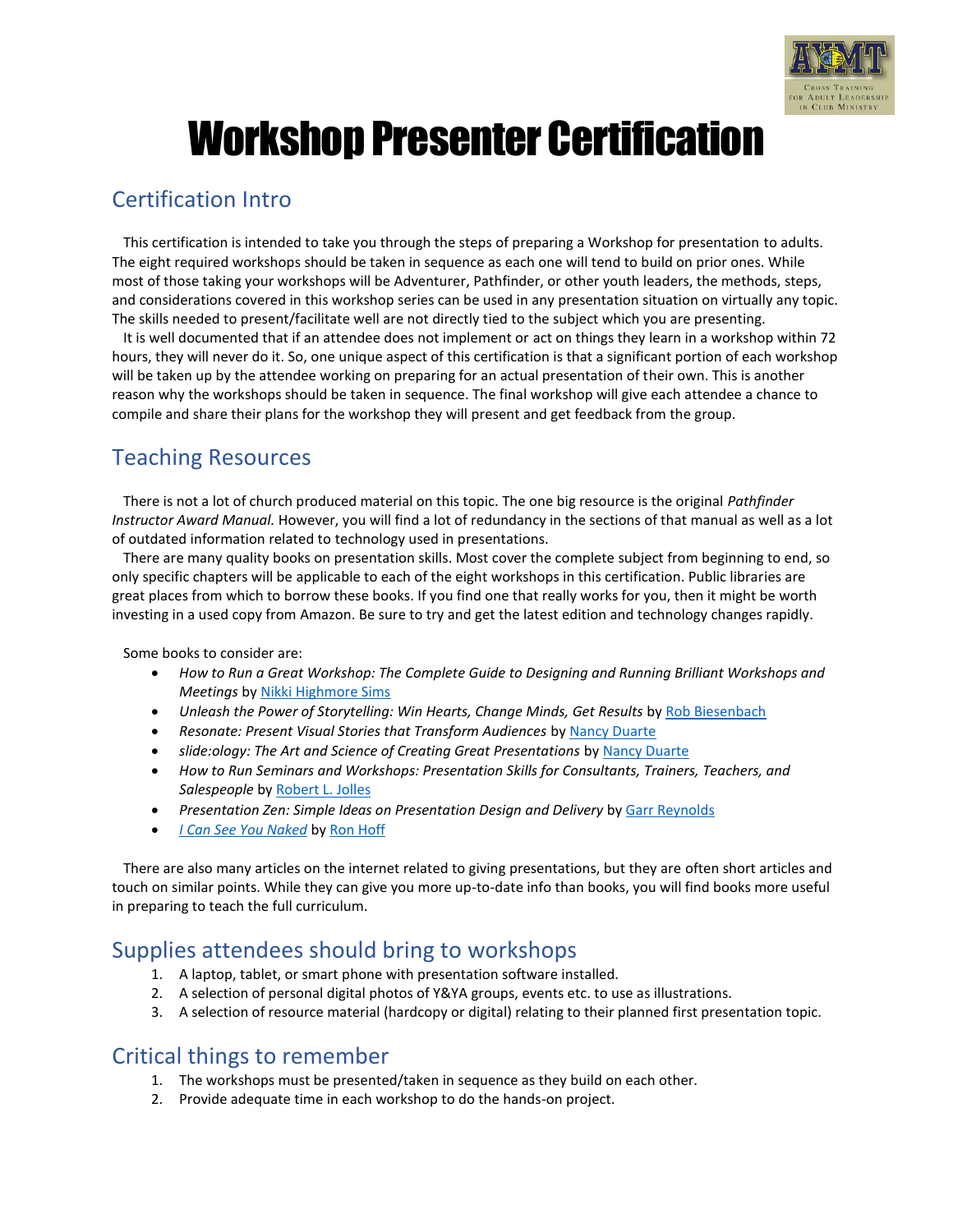- 3. Participants need to be given adequate notice before the workshops sessions of the equipment or supplies they may need to bring with them.
- 4. Presenters never have the right to "demand" that they present at an event. Presenters are invited to present. You're welcome to offer your services, but no one is required to let you present at their event.

## Requirements

#### Pre-requisites

- 1. Be at least 18 years old.
- 2. Commit to the Youth/Children's Ministry Volunteer Code of Conduct as outlined at the back of this booklet.
- 3. Be currently approved by your conference's child protection screening verification.
- 4. Be a Seventh-day Adventist Christian who loves Jesus and is willing to share this love in both word and deed in the development of disciples of Christ.
- 5. Be approved by your conference Youth Director or their official designee to participate in this training curriculum.
- 6. Own a laptop, tablet or smartphone with presentation software installed, and have a basic understanding of how to operate the software.
- 7. Choose a topic related to Y&YA ministry on which you wish to prepare a draft/practice presentation during your Certification training workshops. Gather resources on that topic (hardcopy or digital) for use in the practice sections of the workshops.

#### Overview of Workshops

#### Workshops: Purpose, Participants, & Style as Foundation – CMME 351

In this first of a series of eight workshops on presenting workshops, you will learn about the primary purposes of the workshop format. You will assess your current skill level, and preview the steps needed to prepare your workshop. Additional information in this session will cover dealing with presenters' anxiety, gathering the basic information about the presentation environment, and audience considerations. Using the information covered in this workshop, you will also begin developing a workshop that you will present at a future training event.

#### Workshops: Developing and Organizing Content – CMME 352

In this second of a series of eight workshops on presenting workshops, you will learn about finding the appropriate content, how to evaluate resources, and how to organize the content once you have decided what to include. Using the information covered in this workshop, you will continue to develop a workshop that you will present at a future training event.

#### Workshops: Setting and Physical Techniques – CMME 353

In this third of a series of eight workshops on presenting workshops, you will learn about how the physical setting of the workshop affects your presentation and the audience. You will also cover tips and techniques for making the best of the setting and of your own physical presence as a presenter. Using the information covered in this workshop, you will continue to develop a workshop that you will present at a future training event.

#### Workshops: Visual Aid Techniques – CMME 354

In this fourth of a series of eight workshops on presenting workshops, you will learn about the strengths and disadvantages of various kinds of visual aids, and tips on how to produce many of them to get the most out of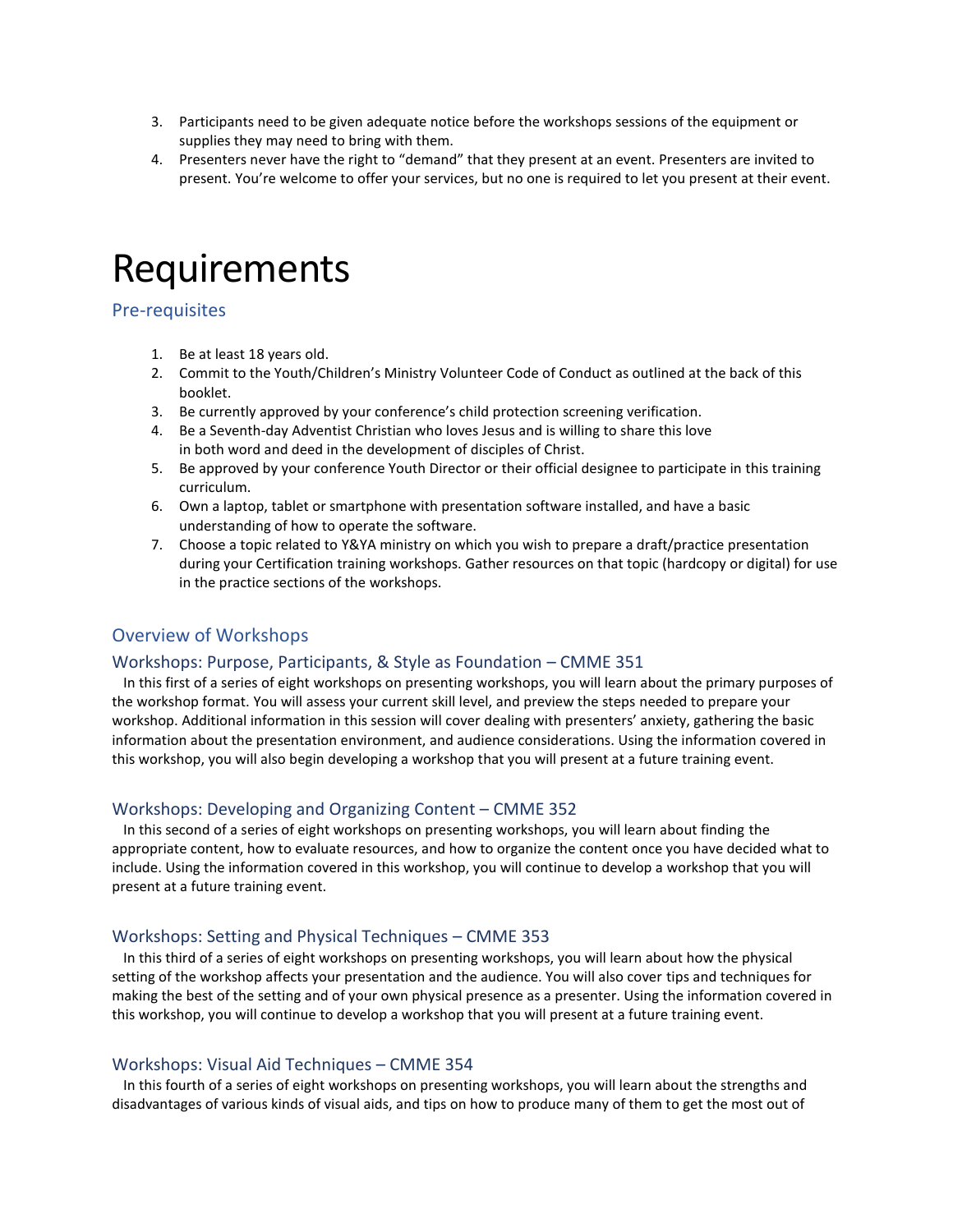them.. Using the information covered in this workshop, you will continue to develop a workshop that you will present at a future training event.

#### Workshops: Creating and Using Active Learning Activities – CMME 355

In this fifth of a series of eight workshops on presenting workshops, you will learn about planning activities for inclusion in your workshop that not only involve your attendees but makes them into participants. Done well, these activates can actually change their experience. Using the information covered in this workshop, you will continue to develop a workshop that you will present at a future training event.

#### Workshops: Creating Useful and Attractive Handouts and Materials – CMME 356

In this sixth of a series of eight workshops on presenting workshops, you will learn about the value and purpose of handouts, their basic design parameters, and various ways and times to use them to extend the value of your workshop. Using the information covered in this workshop, you will continue to develop a workshop that you will present at a future training event.

#### Workshops: Online Presentation Considerations and Techniques – CMME 357

In this seventh of a series of eight workshops on presenting workshops, you will learn about the unique advantages and challenges of online presentation. Also covered are tips and techniques for involving your participants and keeping them connected. A brief survey of current apps and their positive and negative points will also be included. Using the information covered in this workshop, you will continue to develop a workshop that you will present at a future training event.

#### Workshops: Final run through for your presentation – CMME 358

In this eighth of a series of eight workshops on presenting workshops, you will pull together any missing pieces of your first presentation and receive final guidance and instruction from your presenter/mentor. You will then share a brief summary, including examples of your slides or visuals, of what you plan to do in your workshop. This will be shared with the entire group, or with a small group if there are too many in the session to adequately give time for everyone to share. This should put you well on your way to having workshop ready to present at a future training event.

#### Required Field Work

- 1. Establish a mentoring relationship with an experienced workshop presenter. Document the conversations and advice that they share with you over the course of 9-12 months.
- 2. Plan and prepare a 60-90 minute workshop and have your mentor or another experienced presenter evaluate your plans.
- 3. Present at least one workshop to a group of Youth Ministry volunteers. This can be done in your local congregation, area/region, or conference/mission. Have your mentoring workshop presenter or another experienced presenter observe and/or participate in your workshop and evaluate your presentation preparations, skills, and outcome.
- 4. Update your presentation plans, slides, activities, and handouts based on the feedback of your workshop evaluator.
- 5. Present the revised workshop to a second group and do a self-evaluation on the improvements and further refinements to be made.
- 6. Create a *Portfolio* that contains copies of your notes, plans, evaluations and handouts as you complete the requirements listed above. Include handouts you were given in the training.